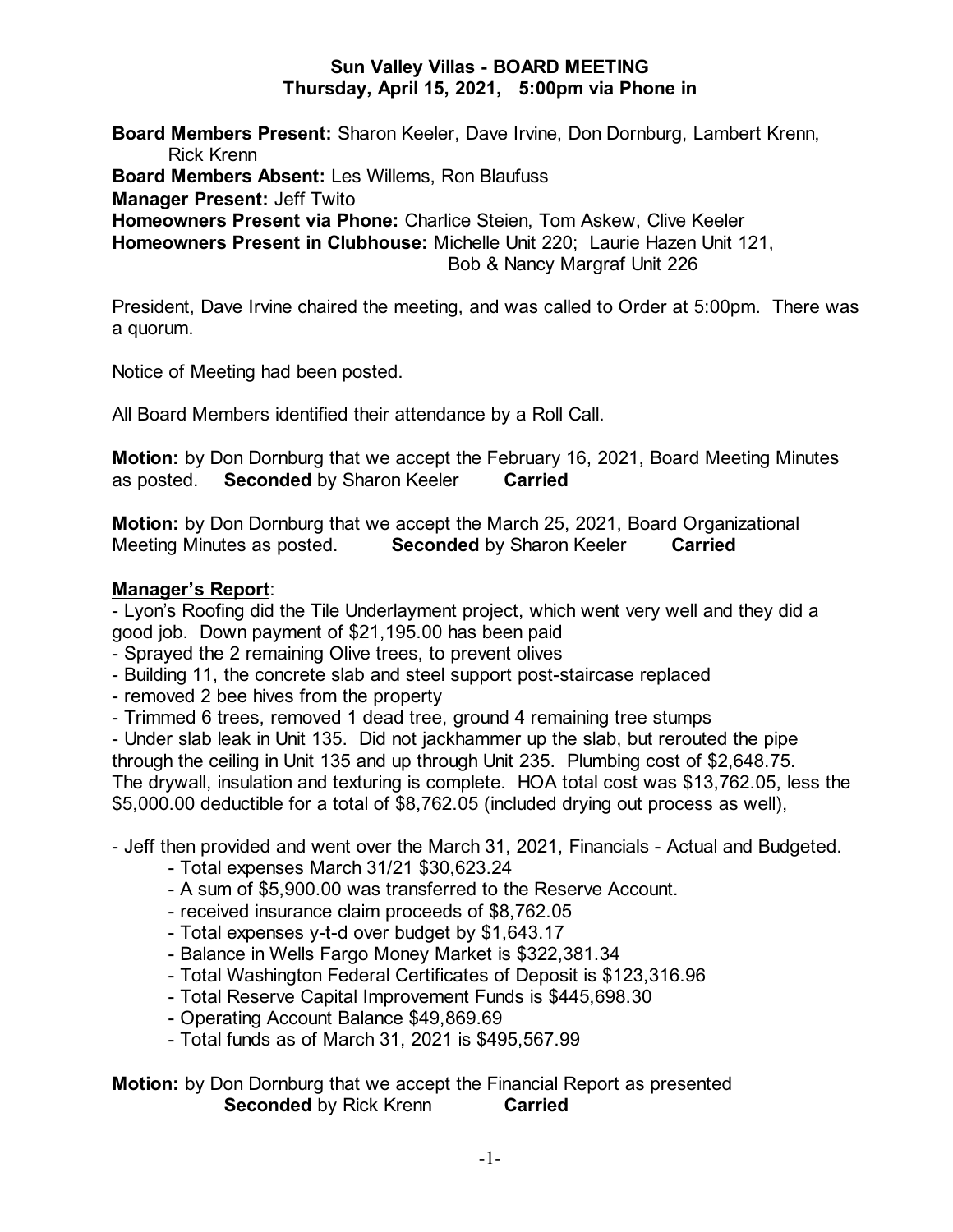President Dave Irvine asked Jeff if there were any violations outstanding. Jeff stated that there is a new owner which has a gas grill, so a notice will be going to that unit.

## **Committee Reports:**

# **Lot 14:**

Jeff Twito reported that Default Judgment has been obtained and a lien has been registered against the title in the sum of \$310,000.00. The Sheriff Auction is scheduled tentatively for May 6, 2021. The bid would have to be for the \$310,000.00 plus. If no one bids then the HOA will obtain a Warranty Deed. The current owner has 30 days to redeem the property. No appraisal is being done at this time.

## **Architectural:**

No requests made. No report.

## **Budget Committee:**

No report

#### **Pool Committee:**

Dave Irvine has checked with Jeff and everything seems to be operating fine. The heat will be shut down on one of the pools shortly.

#### **Landscape:**

Jeff advised that he has forwarded an email to our current landscape provider, advising that we are withholding funds until everything that needs to be done gets caught up. Cost for current landscapers is \$1,780.00/month. Jeff has received 3 other Landscape quotes. We budgeted for \$2,200.00/month. The quotes received vary from \$2400 to \$2800/month.

#### **Clubhouse:**

No report

#### **Beautification:**

No report

**Safety and Access:**

No report

# **Resident Outreach Committee:**

No report

#### **Old Business:**

1. The issue of the grass area that is constantly being used by dogs is becoming unsightly and owners are not picking up. It was stated that persons from outside our community have been bringing their dogs in and using the area as well. There is a waste disposal stand in that area. Lambert Krenn suggested that we leave this issue until the fall. Clive Keeler also suggested that perhaps there is a deterrent that could be sprayed in the area.